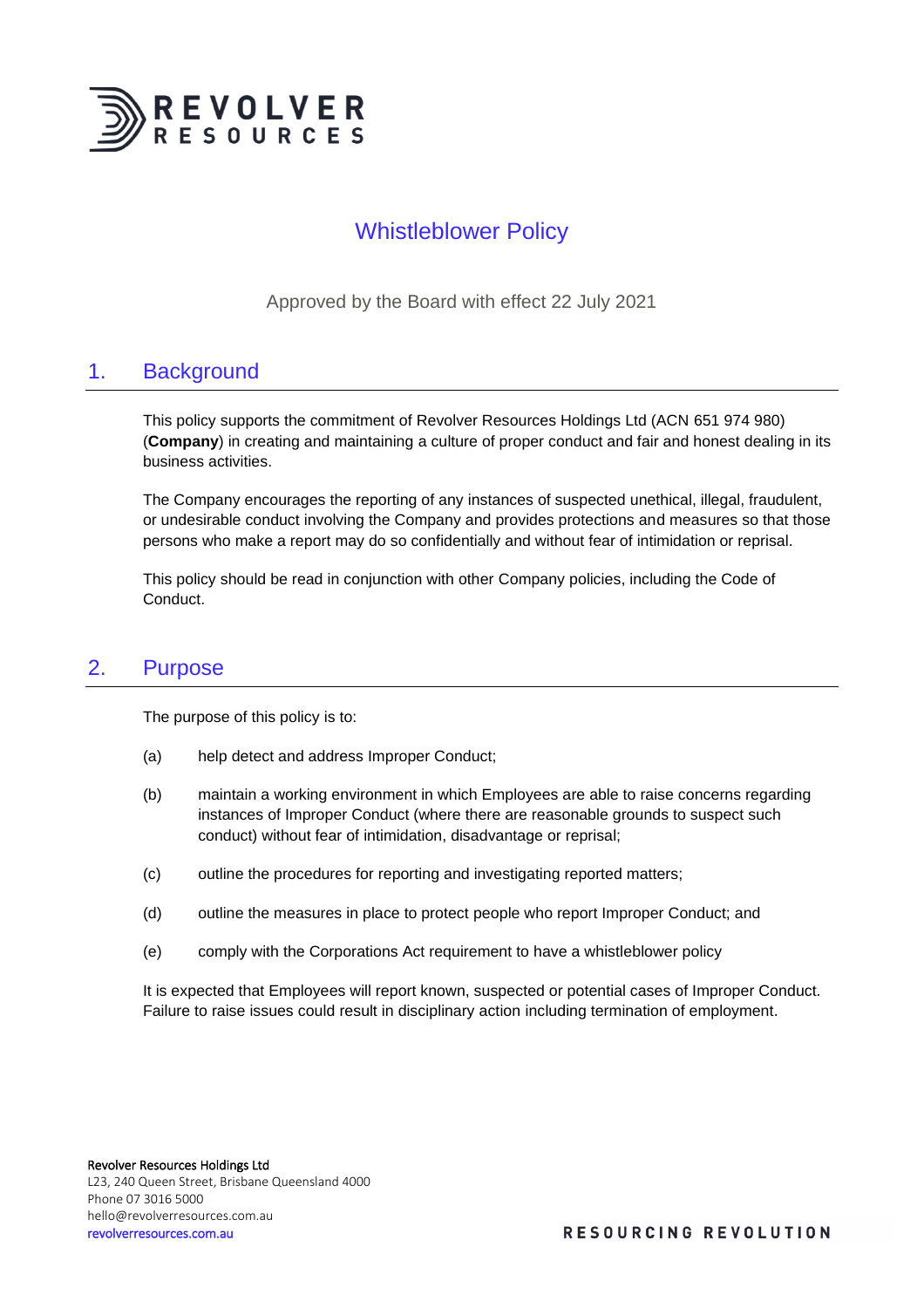

# 3. Definitions

In this Policy:

| <b>APRA</b>                                | means the Australian Prudential Regulation Authority                                                                                                                                                                                                                      |                                                                                                                                                                                                   |
|--------------------------------------------|---------------------------------------------------------------------------------------------------------------------------------------------------------------------------------------------------------------------------------------------------------------------------|---------------------------------------------------------------------------------------------------------------------------------------------------------------------------------------------------|
| ASIC                                       | means the Australian Securities and Investments Commission.                                                                                                                                                                                                               |                                                                                                                                                                                                   |
| Company                                    | means Revolver Resources Holdings Ltd (ACN 651 974 980).                                                                                                                                                                                                                  |                                                                                                                                                                                                   |
| <b>Corporations Act</b>                    | means the Corporations Act 2001 (Cth) as amended or modified<br>from time to time.                                                                                                                                                                                        |                                                                                                                                                                                                   |
| <b>Employee</b>                            | means any employee, director, contractor or consultant of the<br>Company.                                                                                                                                                                                                 |                                                                                                                                                                                                   |
| <b>Improper Conduct</b>                    | means conduct that is illegal, unacceptable or undesirable, or<br>the concealment of such conduct. It includes, but is not limited<br>to, conduct that:                                                                                                                   |                                                                                                                                                                                                   |
|                                            | (a)                                                                                                                                                                                                                                                                       | is against the law or is a failure by the Company to<br>comply with any legal obligation;                                                                                                         |
|                                            | (b)                                                                                                                                                                                                                                                                       | is dishonest, fraudulent or corrupt;                                                                                                                                                              |
|                                            | (c)                                                                                                                                                                                                                                                                       | is potentially damaging to the Company, an Employee<br>or a third party, including unsafe work practices,<br>environmental damage, health risks or substantial<br>wasting of corporate resources; |
|                                            | (d)                                                                                                                                                                                                                                                                       | is misleading or deceptive conduct of any kind, including<br>questionable accounting or financial reporting practices;                                                                            |
|                                            | (e)                                                                                                                                                                                                                                                                       | involves bullying, harassment or discrimination; or                                                                                                                                               |
|                                            | (f)                                                                                                                                                                                                                                                                       | is unethical or breaches the Company's policies,<br>protocols or codes of conduct.                                                                                                                |
| <b>Reasonable</b><br>Grounds               | means that a reasonable person in your position would also<br>suspect the information indicates Improper Conduct.                                                                                                                                                         |                                                                                                                                                                                                   |
| Section                                    | means a section of this policy.                                                                                                                                                                                                                                           |                                                                                                                                                                                                   |
| Whistleblower<br><b>Protection Officer</b> | means a person nominated by the Company whose key<br>responsibilities include protecting Disclosing Persons who report<br>concerns under this policy. The current Whistleblower Protection<br>Officers nominated by the Company will be Paul McKenna and<br>Pat Williams. |                                                                                                                                                                                                   |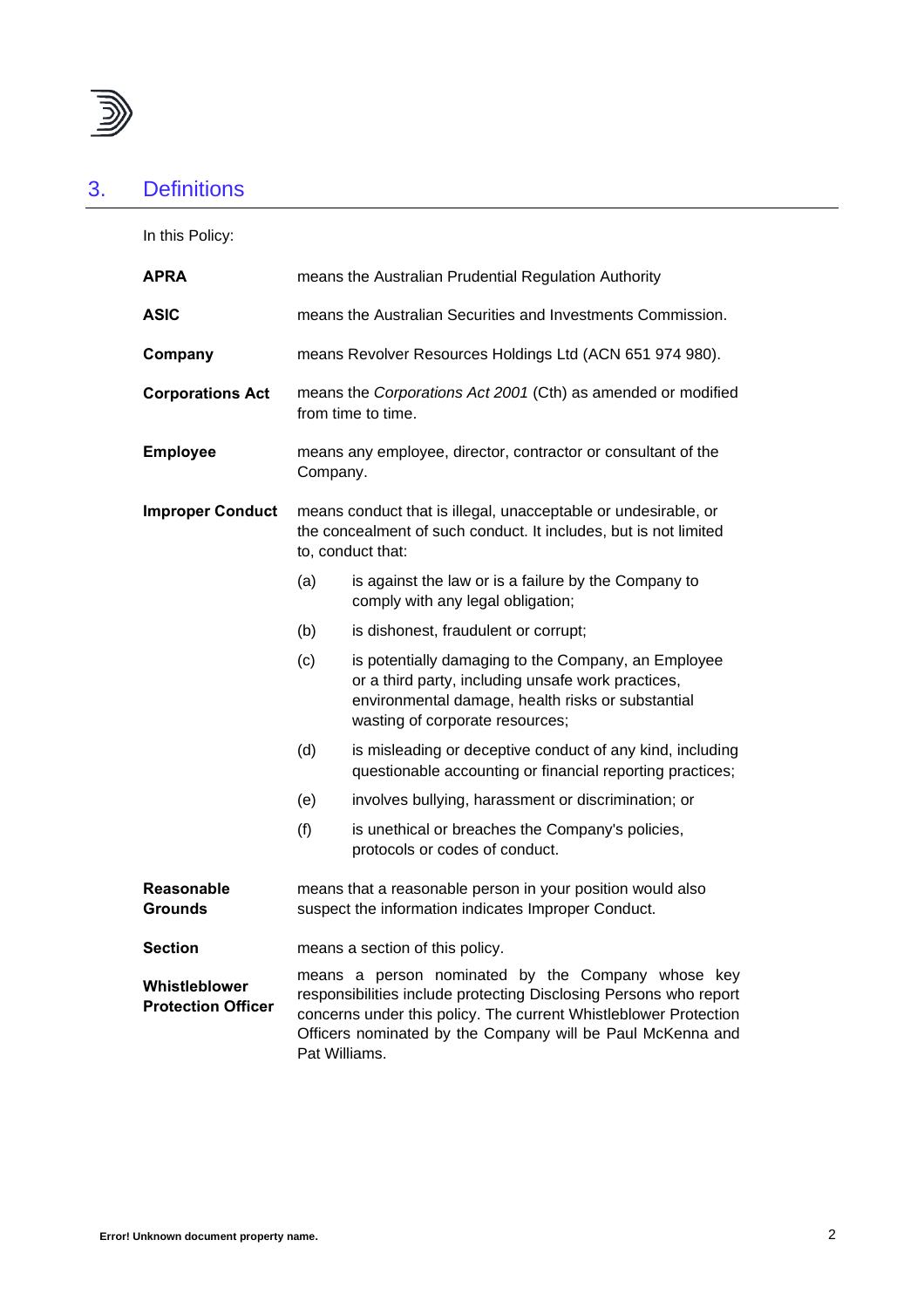

## 4. Reporting Procedure

#### 4.1 **Who is covered by this Policy?**

This Policy applies to reports of Improper Conduct which are made by individuals who are, or have been, any of the following:

- (a) a director, officer or employee of the Company;
- (b) a contractor or supplier of the Company;
- (c) an employee of a contractor or supplier of the Company;
- (d) an individual who is an associate of the Company, for example a director of a related company of the Company; and
- (e) a relative, dependent or spouse (or that spouse's dependents) of an individual referred to at (a) to (d) above.

In this policy, each person in the categories listed above is referred to as a "**Disclosing Person**".

4.2 **To whom can a report of Improper Conduct be made?**

The law gives certain protections to a Disclosing Person who reports Improper Conduct on Reasonable Grounds to:

- (a) ASIC;
- (b) APRA (although that is unlikely to be relevant given the nature of the Company's business);
- (c) the ATO (for Improper Conduct relating to tax matters);
- (d) a Commonwealth authority specified in regulations (at present no authority has been specified); or
- (e) an "eligible recipient" as listed below.

An eligible recipient is:

(a) any person authorised by the Company to receive disclosures of Improper Conduct that may qualify for protection. The Company authorises the nominated Whistleblower Protection Officers listed below:

#### **Paul McKenna**

Executive Chairman

E: paulmc@revolverresources.com.au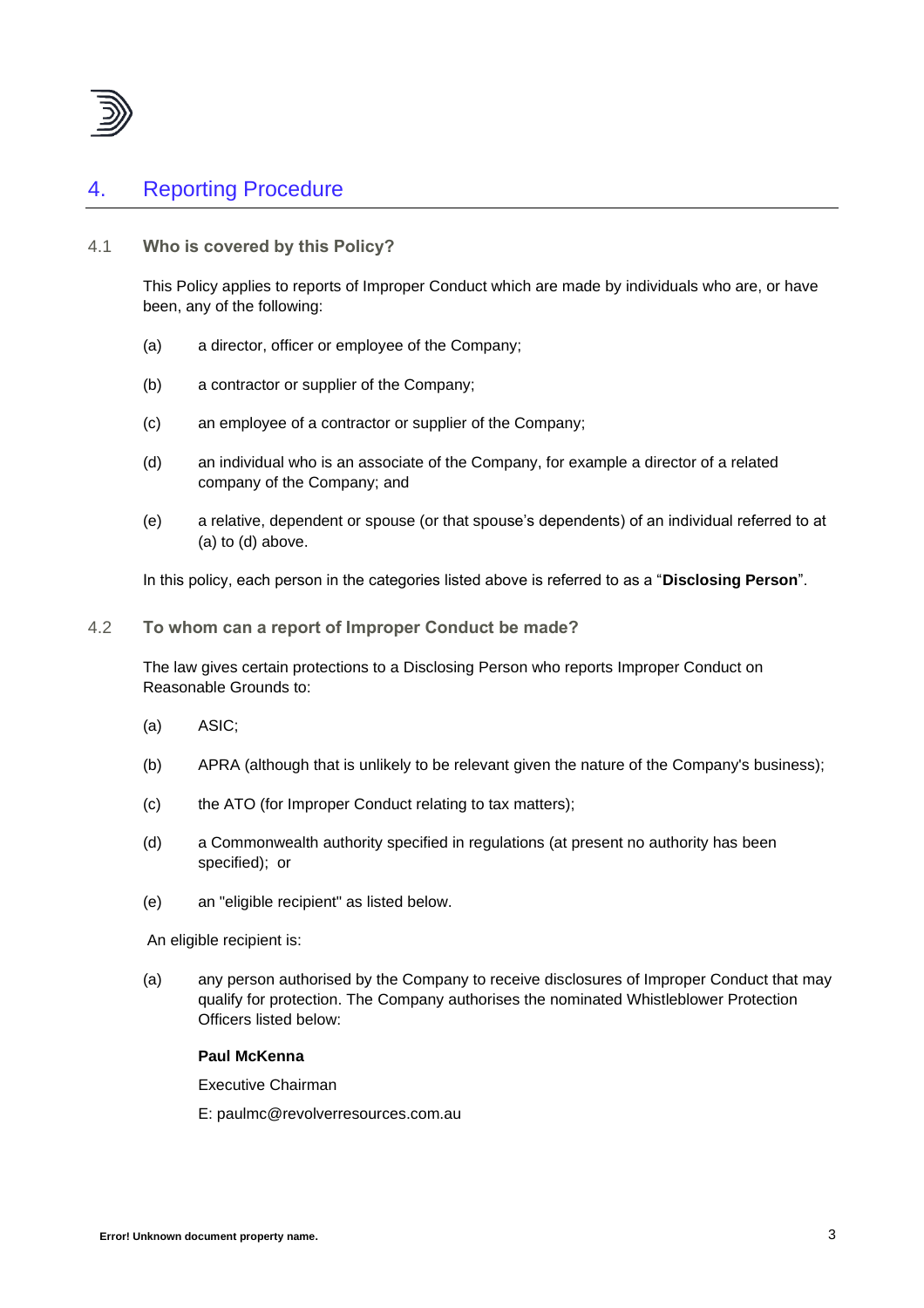

#### **Pat Williams**

Managing Director E:patw@rangerresources.com.au

- (b) an external auditor or actuary of the Company; and
- (c) a senior manager or officer of the Company.
- 4.3 **Legal advice and communicating with a lawyer**

Before or after making a report of Improper Conduct, a Disclosing Person is entitled to discuss their concerns about Improper Conduct with their lawyer and get legal advice from a lawyer about how the whistleblower laws apply to them. Generally, the legal protections referred to below also apply to such communications between a Disclosing Person and their lawyer.

4.4 **Public interest and emergency disclosures to a journalist or Member of Parliament**

Protections for public interest and emergency disclosures only apply if a Disclosing Person has first made a report of Improper Conduct to a Commonwealth agency and does not apply if a report has only been made to an "eligible recipient".

- (a) Public Interest disclosures
	- If:
	- (i) a Disclosing Person has made a report of Improper Conduct to one of the Commonwealth agencies specified in Section 4; and
	- (ii) at least 90 days have passed since making the report; and
	- (iii) the Disclosing Person does not have reasonable grounds to believe that action is being taken on the report and reasonably believes that further disclosure is in the public interest; and
	- (iv) has given prior written notice to the relevant Commonwealth agency of his or her intention to make further disclosure,

then the Disclosing Person may make a report of the Improper Conduct to a journalist or Federal or State Member of Parliament. In this case, this further report will have the legal protections referred to in Sections 5 and 6 of this policy, provided it is limited to the information necessary to inform the recipient of the Improper Conduct.

(b) Emergency disclosures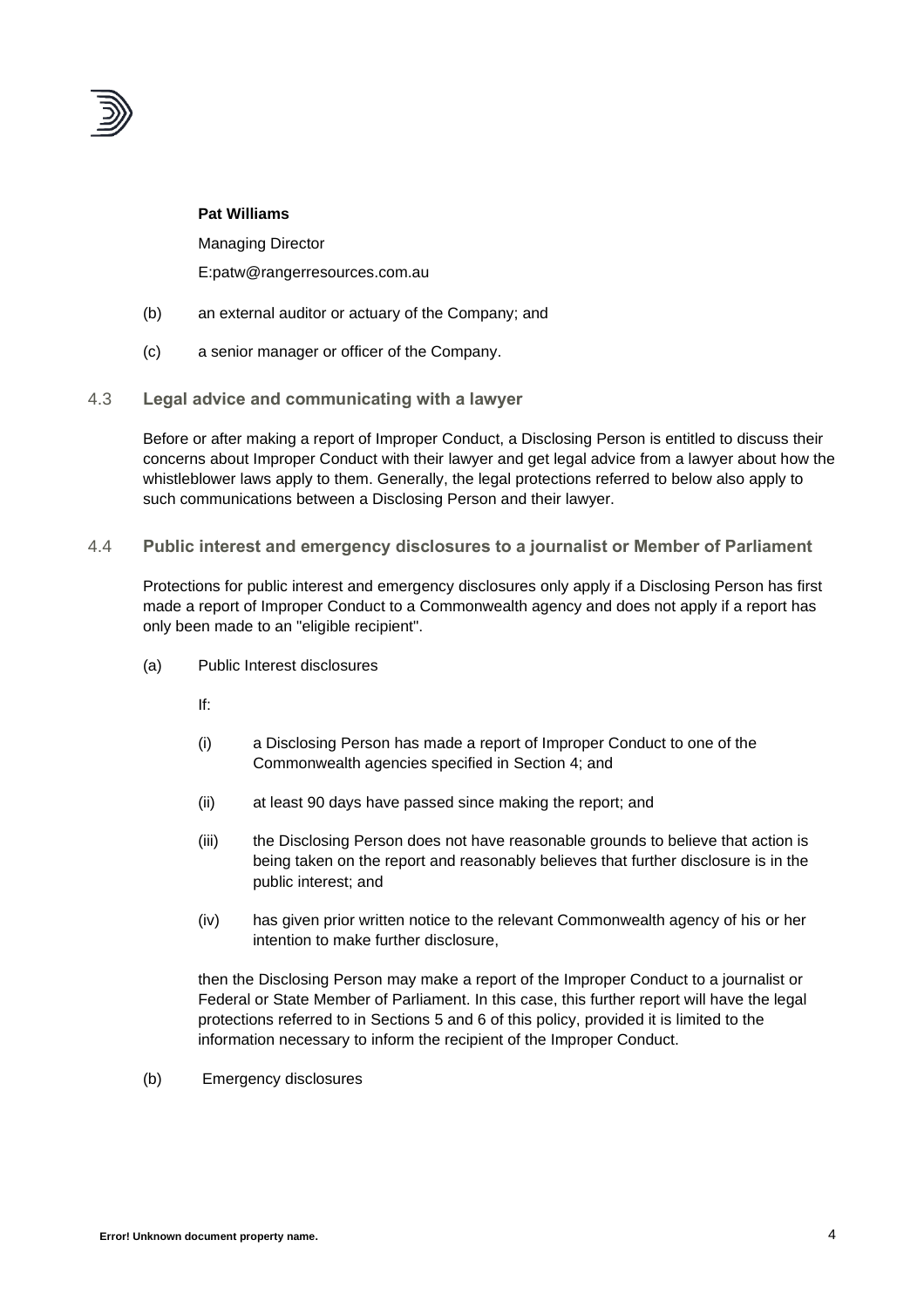

A Disclosing Person will also have the legal protections referred to in Sections 5 and 6 of this policy if the person:

- (i) has made a report of Improper Conduct to a specified Commonwealth agency;
- (ii) has reasonable grounds to believe that the Improper Conduct concerns a substantial and imminent danger to any person's health or safety or to the natural environment;
- (iii) has given prior written notice to the relevant Commonwealth agency of his or her intention to make further disclosure; and
- (iv) makes a report to a journalist or Member of Parliament that is limited to the information necessary to inform the recipient of the substantial or imminent danger.

4.5 **How to make a report to an eligible recipient**

Employees may report Improper Conduct to an eligible recipient by:

- (a) post PO Box 167 Red Hill Qld 4059 (marked as private and confidential to the attention of the Employee's immediate manager or the Whistleblower Protection Officer); or
- (b) email; or
- (c) telephone.

The Disclosing Person may choose to remain anonymous (and will still have the same legal protections) or may disclose their name, which will be kept confidential subject to certain exceptions referred to in Section 5 of this policy.

#### 4.6 **What kind of conduct can you report under this policy?**

A Disclosing Person who reports Improper Conduct, whether made directly or anonymously, must have reasonable grounds to suspect that the information being disclosed about the Company concerns:

- (a) misconduct or an improper state of affairs or circumstances in relation to any entity within the Company; or
- (b) indicates that the Company or any of its officers or employees has engaged in conduct that:
	- (i) breaches the Corporations Act;
	- (ii) breaches other financial sector laws enforced by ASIC or APRA;
	- (iii) constitutes an offence against other law of the Commonwealth that is punishable by imprisonment for a period of 12 months; or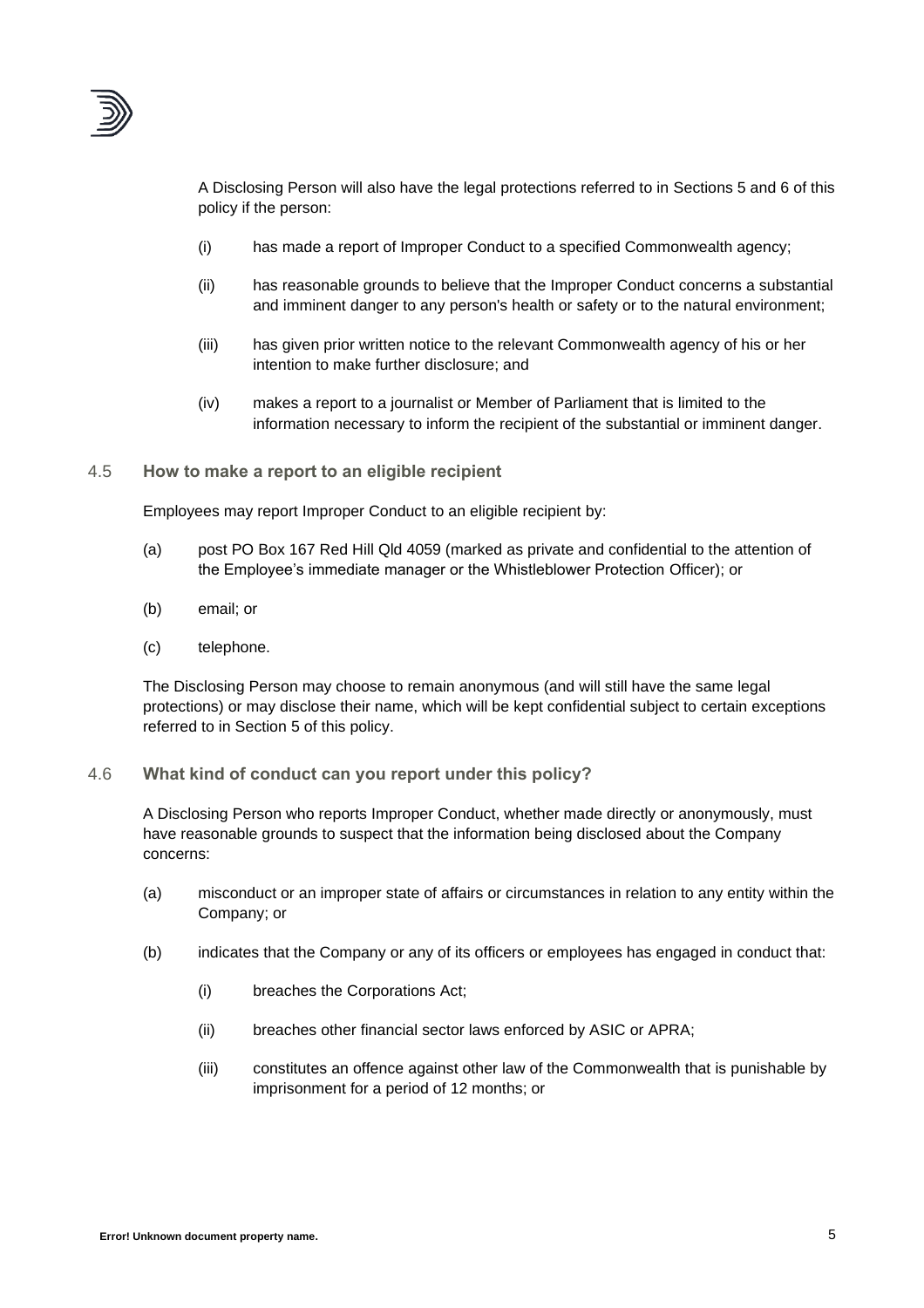

(iv) represents danger to the public or the financial system.

Examples of what may be disclosed include a breach of any legal or regulatory requirement, the Company Code of Conduct or any other the Company policy, including, inter alia:

- (a) fraud, dishonesty or corruption;
- (b) negligence;
- (c) criminal offences;
- (d) financial loss to the Company, reputational damage or conduct otherwise detrimental to the Company's interests;
- (e) potential misconduct or an improper state of affairs or circumstances in relation to the Company's tax affairs;
- (f) failure to comply with legal obligations of the Company as a company listed on the ASX; and
- (g) unethical or corrupt conduct.

Legal protections apply in favour of a Disclosing Person even if the allegations he or she makes are wrong, provided that the Disclosing Person had Reasonable Grounds for making the allegations.

#### 4.7 **What kind of conduct is not covered by this policy?**

Generally, disclosures that solely concern the Disclosing Person's personal work-related grievances do not qualify for protection under the Corporations Act.

Examples of disclosures regarding personal work-related grievances that may not qualify for protection under whistleblower laws and this policy include:

- (a) an interpersonal conflict between the Disclosing Person and another employee;
- (b) a decision relating to the engagement, transfer or promotion of the Disclosing Person;
- (c) a decision relating to the terms and conditions of engagement of the Disclosing Person; or
- (d) a decision to suspend or terminate the engagement of the Disclosing Person, or otherwise discipline the Disclosing Person.

However, a report about a personal work-related grievance may still be covered if it includes information about other Improper Conduct beyond the Disclosing Person's personal circumstances, or the Disclosing Person is being threatened with some detriment for making a report.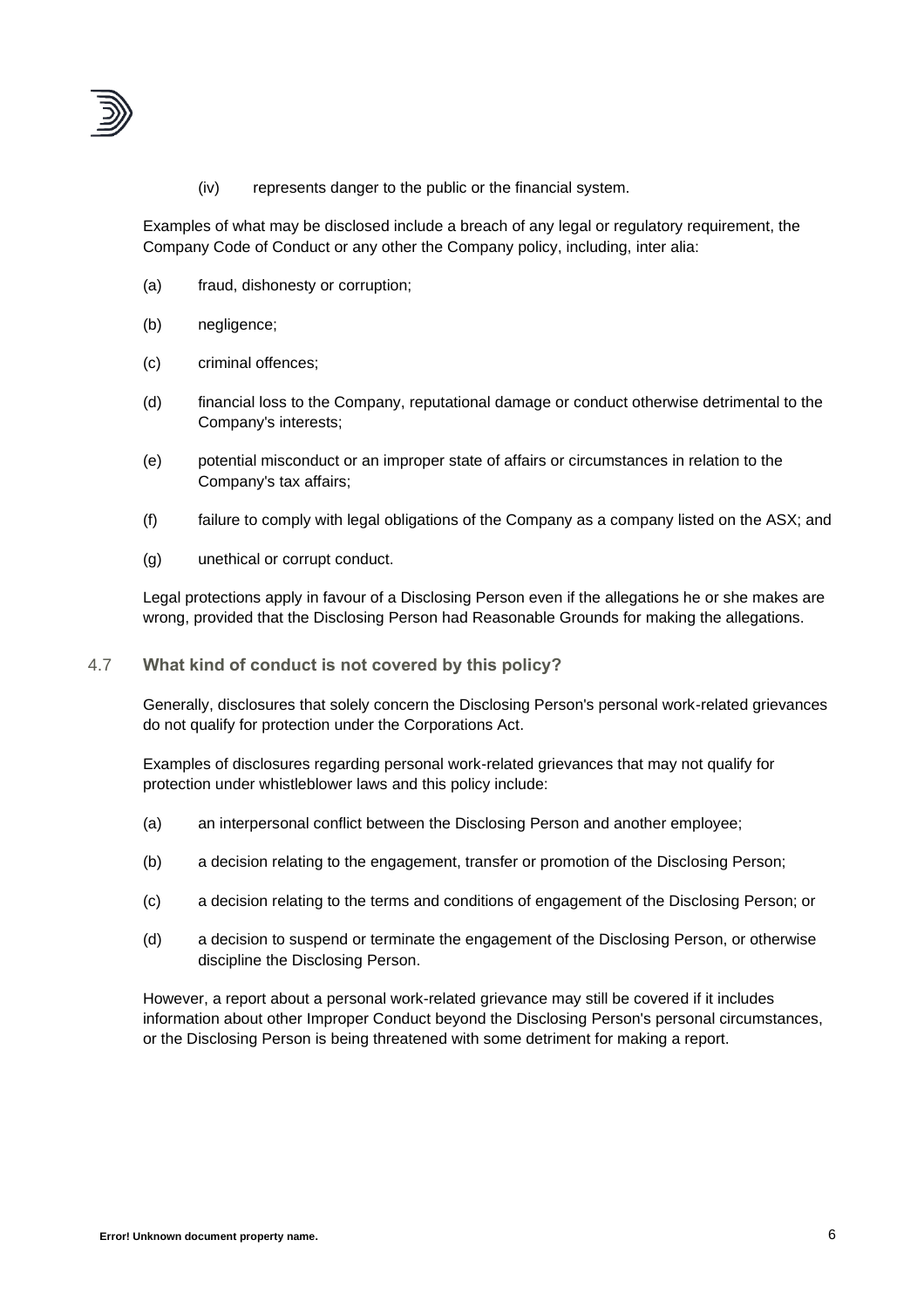

### 5. Confidentiality and Anonymity

Improper Conduct reports, whether made in the Disclosing Person's name or anonymously, will be kept confidential and details of the report, or the Disclosing Person, will only be released to those necessarily involved in the investigation, unless the Disclosing Person consents or the Company is obliged or allowed by law to disclose, such as disclosures to ASIC, the Australian Federal Police, or a legal practitioner for the purpose of obtaining advice about the application of the Disclosing Person's protections.

The Company will ensure that any records relating to a report of Improper Conduct are stored securely and confidentially and are able to be accessed only by the Company employees who are authorised to access the information for the purposes of the investigation.

Unauthorised disclosure of:

- (a) the identity of the Disclosing Person who has made a report of Improper Conduct; or
- (b) information from which the identity of the reporting person could be inferred,

may be an offence under Australian law and will be regarded as a disciplinary matter.

## 6. Protections and Support

The Company is committed to protecting and respecting the rights of any Disclosing Person who reports Improper Conduct in accordance with this policy.

The Company will not tolerate any reprisals against any person suspected of making a report of Improper Conduct, or against that person's colleagues, employer (if a contractor), relatives or any other person where the reason for the detrimental conduct relates to the suspicion that a Disclosing Person has made a report of Improper Conduct.

Any such retaliatory action may be an offence and will be treated as serious misconduct and will be dealt with in accordance with the Company's disciplinary procedures.

In addition to the above, under Australian law, a Disclosing Person who has reasonable grounds for suspecting that Improper Conduct has taken place, and who reports the matter to an appropriate person or agency as referred to in Section 4, may be entitled to additional legal protections in certain circumstances, including:

- (a) they may be protected from civil, criminal or administrative legal action for making the report;
- (b) no contractual or other right may be exercised against the Disclosing Person for making the report;